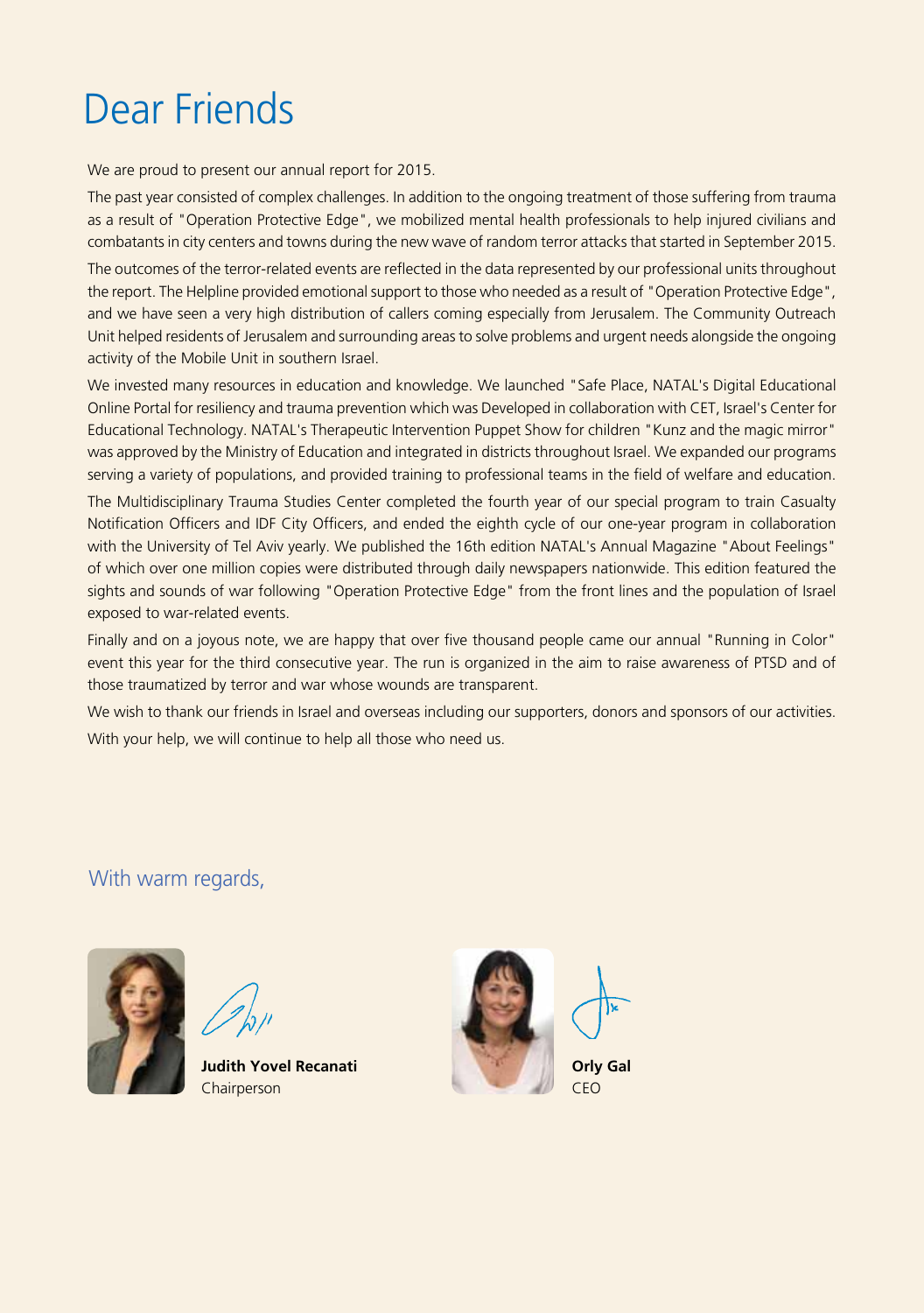# The Helpline

#### **Unit Manager:** Gila Sela

**Unit's Objective:** To provide immediate and ongoing psychological assistance via telephone conversations

**Team Members:** Administrative Manager, Assistant to Manager, 2 Social Workers, Secretary and volunteers

## About the Unit

NATAL's Helpline is the only one in the country which provides psychological help and support for victims of trauma as a result of terrorism and war. The Helpline is available to adults and children in different languages, for an unlimited period of time, as needed. Those who call the Helpline are guided by volunteers who have undergone an extensive period of training. In a large number of cases the relationship between the callers and volunteers continues for months and even years. The volunteers are supervised by a senior professional team. Using the phone as a therapeutic aide has numerous advantages, such as immediacy, availability and low cost. A person can receive mental help and support without ever leaving their home, being exposed, facing their fears and reservations or committing to clinical treatment. The Helpline does not aim to replace psychological treatment but introduce an additional complementary service.

## Summary for 2015

The past year was characterized by upgrading and improving the Helpline service to callers, and strengthening its infrastructure and effectiveness, both in terms of technology and specialized training for volunteers. We started a new training course for volunteers after which we recruited 10 new volunteers we started a course to train volunteers in providing support through chat services and recruited 13 new volunteers for this, five of which are volunteers in NATAL's Emergency Team. The Helpline's professional staff provided training across the country to municipalities, the Educational Psychological Services of local municipalities, healthcare providers, and the Ministry of Defense.

### 2015 in Numbers

During the year we received over 2, 000 incoming calls from all over the country. The Helpline provided regular support during routine times and support to the

general public, institutions and organizations during the wave of random terror attacks that struck the country starting in September 2015. Approximately 40 Helpline volunteers provide emotional Helpline support during routine times and approximately 40 more are recruited during emergencies. The main reason for calling NATAL's Hepline is related to stress and anxiety that accompany the daily lives of the population of the country during and following waves of terror attacks. Another large group that turn to the Helpline consists of veterans who served in the IDF during "Operation Protective Edge" and feel that their lives have not returned to normal after their service. A large number of callers turn to NATAL following public outreach campaigns launched on Yom Kippur, Memorial Day for victims of terror and the day marking one year since "Operation Protective Edge". We received calls from veterans of the first Lebanon War, the Second Lebanon War, Yom Kippur War and other war-related events. The gender division is 53% female and 47% male. This reflects a change in the calling trends in comparison to past years in which the distribution consisted mainly of 60% women and 40% men.

#### Events causing people people to turn to NATAL

| Wave or random terror attacks in 2015<br>14% |
|----------------------------------------------|
| Ongoing hostilities<br>23%                   |
| Security-related events in the IDF<br>7%     |
| <b>Wars</b><br>38%                           |
| Not related to NATAL<br>18%                  |

#### Breakdown according to the wars

| Independence day war $\Box$ 9    |  |
|----------------------------------|--|
| The six day war $\vert 5$        |  |
| The war of attrition 14          |  |
| The Kippur war                   |  |
| Operation Litani   2             |  |
| The first Lebanon war<br>55      |  |
| The Gulf war L 3                 |  |
| Operation Defensive Shield   2   |  |
| The second Lebanon war<br>66     |  |
| Operation Cast Lead ■ 20         |  |
| Operation Pillar of Defense ■ 15 |  |
| Operation Protective Edge        |  |

Breakdown of the data showing the volume of people seeking emotional support at NATAL from Israel's various wars and operations. It is evident that the largest volume of callers turn to NATAL as a result of the most recent "Operation Protective Edge"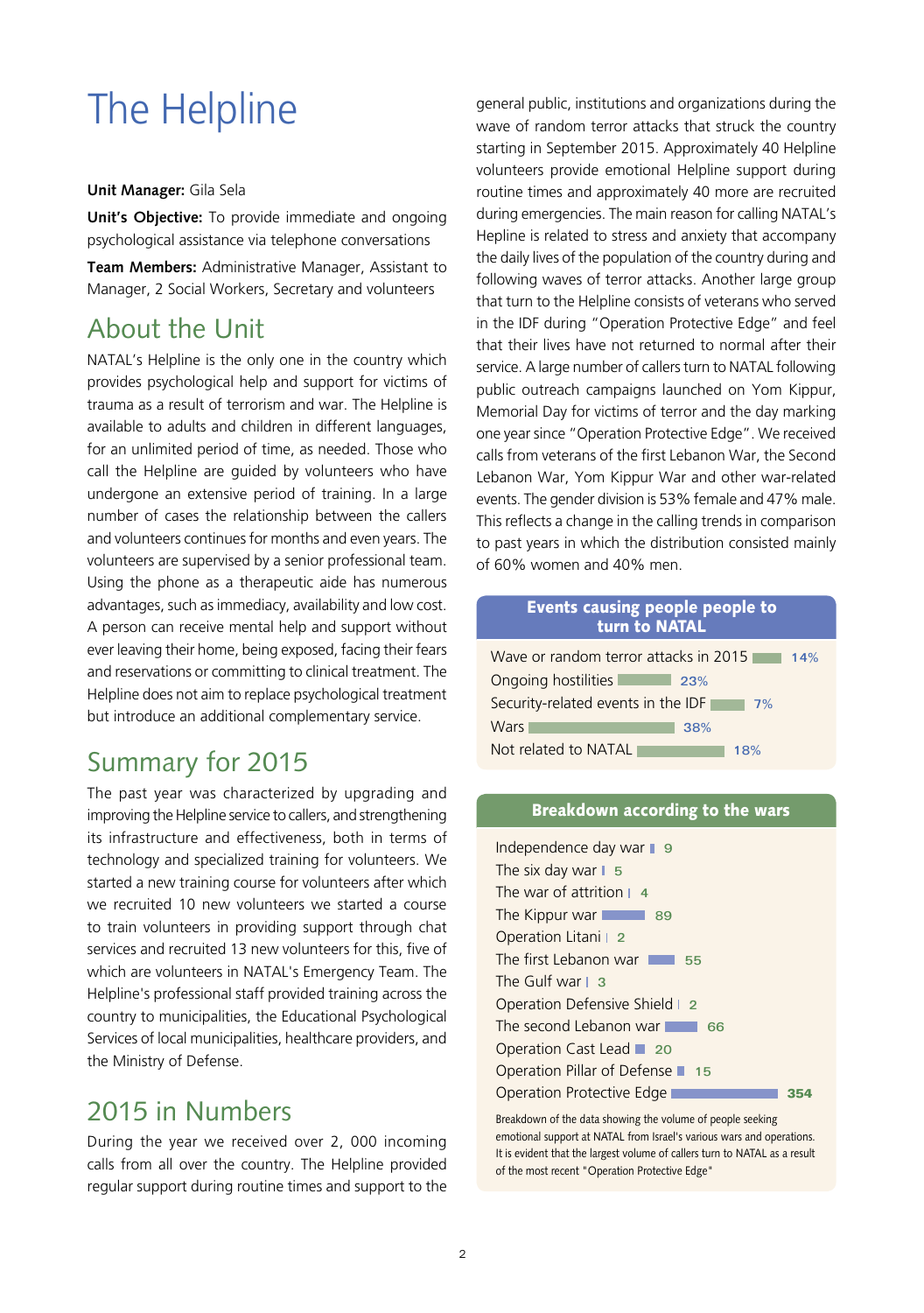# The Clinical Unit

**Unit Manager:** Sa'ar Uziely

**Deputy Director:** Dr. Hanna Himmy

**Unit's Objective:** To provide individual and group psychotherapy

**Team Members:** Assistants to the Clinical Unit Director, Director of the Testimonial Center, 120 therapists nationwide

## About the Unit

Post-Trauma is a multifaceted disorder, which includes personal, interpersonal and functional components. Therefore, treatment of PTSD at NATAL is modular and tailored to the needs of each patient. The ability to provide comprehensive clinical care under one roof is more efficient for the patient. From a clinical point of view, there is a great advantage in being able to assess the patient from different therapeutic angles in order to provide diverse and personal solutions and gauge the success of a course of treatment or make necessary changes. The patient has a significant advantage at NATAL because their relationship is with a single therapeutic organization which coordinates their treatment and offers a variety of approaches for them and their families. One of the core experiences of trauma victims is the loss of their "inner home". This is an experience that is both mental and physical since, in order to experience wholeness and harmony, we must live within our bodies and feel that our bodies and minds are united. NATAL is a place, where the patient can go back and reconstruct their inner home.

The uniqueness of NATAL, in its approach to treating PTSD victims, is that it offers the possibility of a combination of therapies.

## Summary for 2015

During 2015 approximately 620 patients were treated at NATAL's Clinical Unit. We treated an average of 409 patients per month: 20% received combined (multidisciplinary) treatment, 32% received on-on-one psychological treatment at NATAL's headquarters, and 68% were treated by therapists across the country. As a direct result of "Operation Protective Edge", 166 new patients began treatment at NATAL of which 121 were children and 45 adults.

#### Children

During 2015 approximately 233 children were treated, mostly children living in southern Israel. The children received treatment after being diagnosed as suffering from symptoms developed as a result of a life exposed to ongoing conflict.

#### **Staff**

During the year we expanded our unit and added six new therapists, including a psychiatrist.

#### Professional training for staff

A course in EMDR took place, led by Dr. Udi Oren.

#### IDF combat veterans project

During 2015, 122 IDF combat veterans were treated in the Clinical Unit. 21 combat veterans completed their treatment and there are 11 additional combat veterans in the intake process.

#### Testimonial Center - summary of activities for 2015 and goals for 2016

During 2015 we documented ten testimonials of victims of Israel's wars and terror attacks. The testimonials included bereaved parents who were able to preserve the memory of their children and share the challenges bereaved families face.

#### Research

Data analysis of the questionnaires before and after testimonies shows that there is symptom relief following the testimonial process. People who underwent the process expressed a feeling of relief and overall satisfaction with the process. We created questionnaires related to bereavement and loss which will enable research regarding bereaved family functioning before and after the loss, diverse bereavement patterns and the relationship amongst bereaved family members.



Testimonial process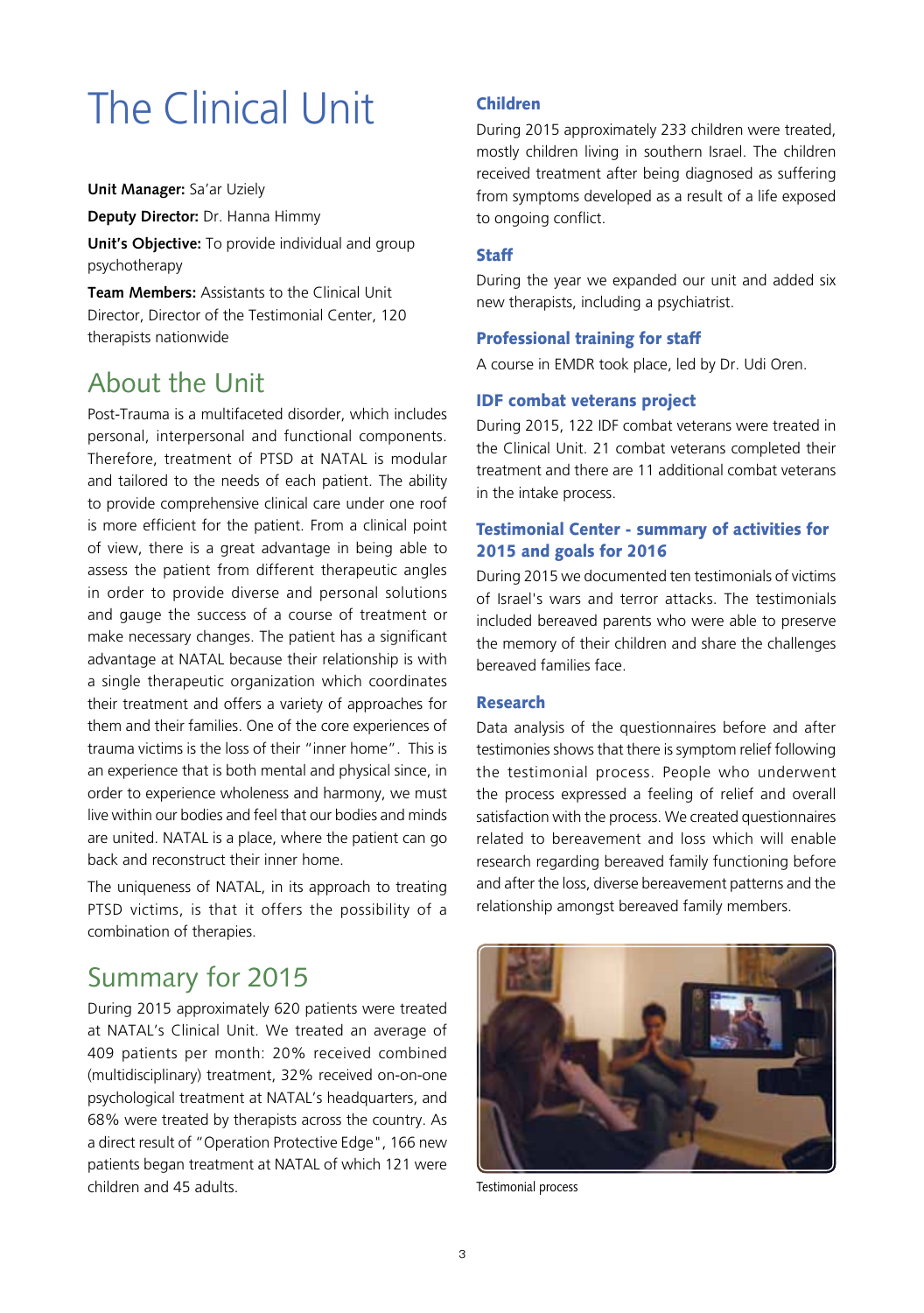# The Multidisciplinary Trauma Studies Center

#### **Unit Manager:** Bina Levin

**Objective:** To train mental health professionals in treating trauma and stress; To promote understanding of the importance of training mental health professionals in the field of trauma; Operating a unique knowledge center in the field of psychological trauma.

**Staff:** Unit manager, Coordinator, staff lecturers, guest lecturers, librarian

## About the Unit

Emergencies and disasters expose Israeli society to psychological hardship. Disasters such as terror attacks, wars, traffic accidents, physical and sexual violence can significantly damage the individual, families, groups and communities, and may even result in crises within community support services. The Multidisciplinary Trauma Studies Center was established to provide mental health professionals with the tools to face crises and trauma during emergency and disaster. The Center provides extensive and comprehensive training for mental health professionals on both the theoretical and

practical levels. The lecturers are senior professionals and leaders in the fields of trauma. The Unit also provides a unique information center on psychological trauma.

## Summary for 2015

2015 was marked by the expansion of academic programs for Casualty Notification Officers and City Officers and improving the information center and library services.

#### The program for trauma-focused psychotherapy

- This year-long course takes place in collaboration with the Tel Aviv University faculty of Medicine at the School of Public Health. In the 2015 academic year, our eighth graduating class was comprised of 28 mental health professionals including social workers, psychologists, educational counselors and art therapists.
- In October 2015 we opened the ninth cycle of the course including 34 members from the mental health, counseling, rehabilitation and nursing professions.



Students receiving certificates at completion of the year-long course, 2015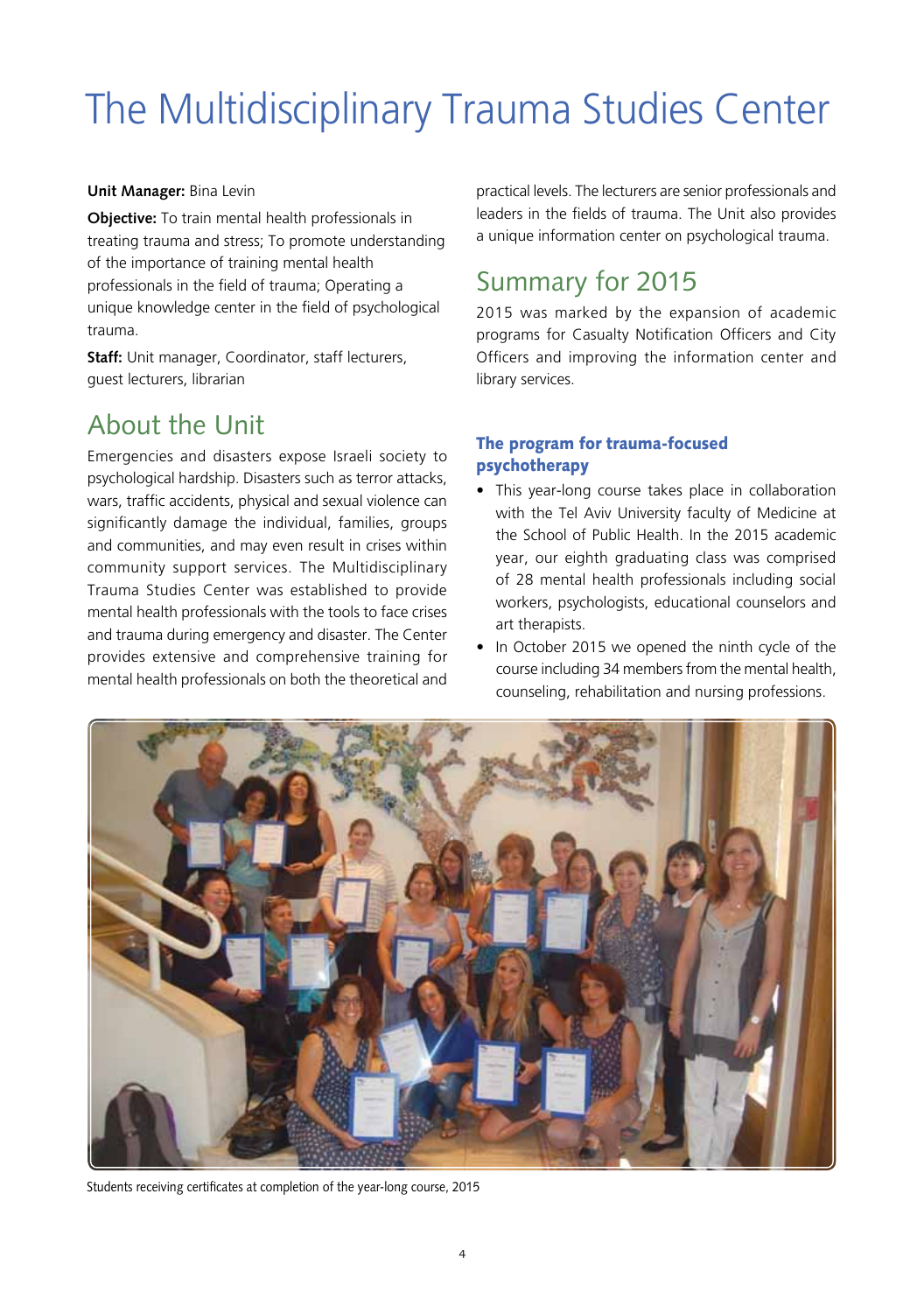#### Advanced training courses for mental health professionals

This unit offers specific training workshops for mental health professionals:

- Two courses of EMDR Stage 1 and EMDR Stage 2 with Dr. Udi Oren.
- A course for rehabilitation of vitims of sexual assault and incest- with Dr. Zivia Seligman.
- Two courses on Somatic Experiencing with Gina **Ross**
- A course for integrative child psychotherapy, focusing on anxiety and trauma – with Dina Sandrov.
- A Mind-body workshop focusing on consciousness – with Dina Sandrov.
- Cognitive and behavioral treatment of children and adolescents – with Dr. Yuval Oded.
- Emotional first aid for the social workers at the Shaare Zedek Medical Center – with Ms. Ayelet de Picciotto
- • A total of 153 mental health professionals participated in our 2015 courses and workshops.

#### Training IDF Casualty Notification Officers and City Officers

- This year we continued our partnership with the Ministry of Defense in training IDF Casualty Notification Officers and City Officers.
- In January 2015 we opened a new year of studies for young officers and continued train and provide guidance to senior officers. In the school year that ended, 70 Casualty Notification Officers took part.
- Key course content: Updated theories on loss and bereavement, escorting psychiatric patients, secondary traumatization, family resilience, family and career, from crisis to growth, casualty notification, and more.
- In October 2015, the second year of studies started for the young officers and a new course "intervention during crisis and trauma" was opened for senior officers. Furthermore, seven training groups were opened during the course of 2015.
- Continuous education for graduates of the program is offered at NATAL's Multidisciplinary Trauma Studies Center including a library consisting of a large variety of academic material in the field of trauma.



## Maintenance and Technology Unit

**Unit Manager:** Shuly David

## About the Unit

The Maintenance and Technology Unit provides advanced and up-to-date response to all of NATAL's professional and administrative needs. The unit is responsible for maintaining and upgrading technology systems (computers, communication equipment, phones, multimedia), and is responsible for information security, infrastructure integrity and repairing malfunctions, among others.

## Summary for 2015

2015 was marked by continued upgrading and replacement of technological systems and investment in maintaining information security in the organization. This year a major procedure took place in which we transferred NATAL's email system to a cloud service thanks to a donation from Microsoft. This procedure lowers ongoing costs, and includes a new method to secure data. The call center system was upgraded to provide immediate response during routine and emergencies, we upgraded our IT equipment, and ongoing technological support was given to professionals, patients and students. We continued to host numerous delegations at NATAL's headquarters including, businesses, institutions, academic students and more.

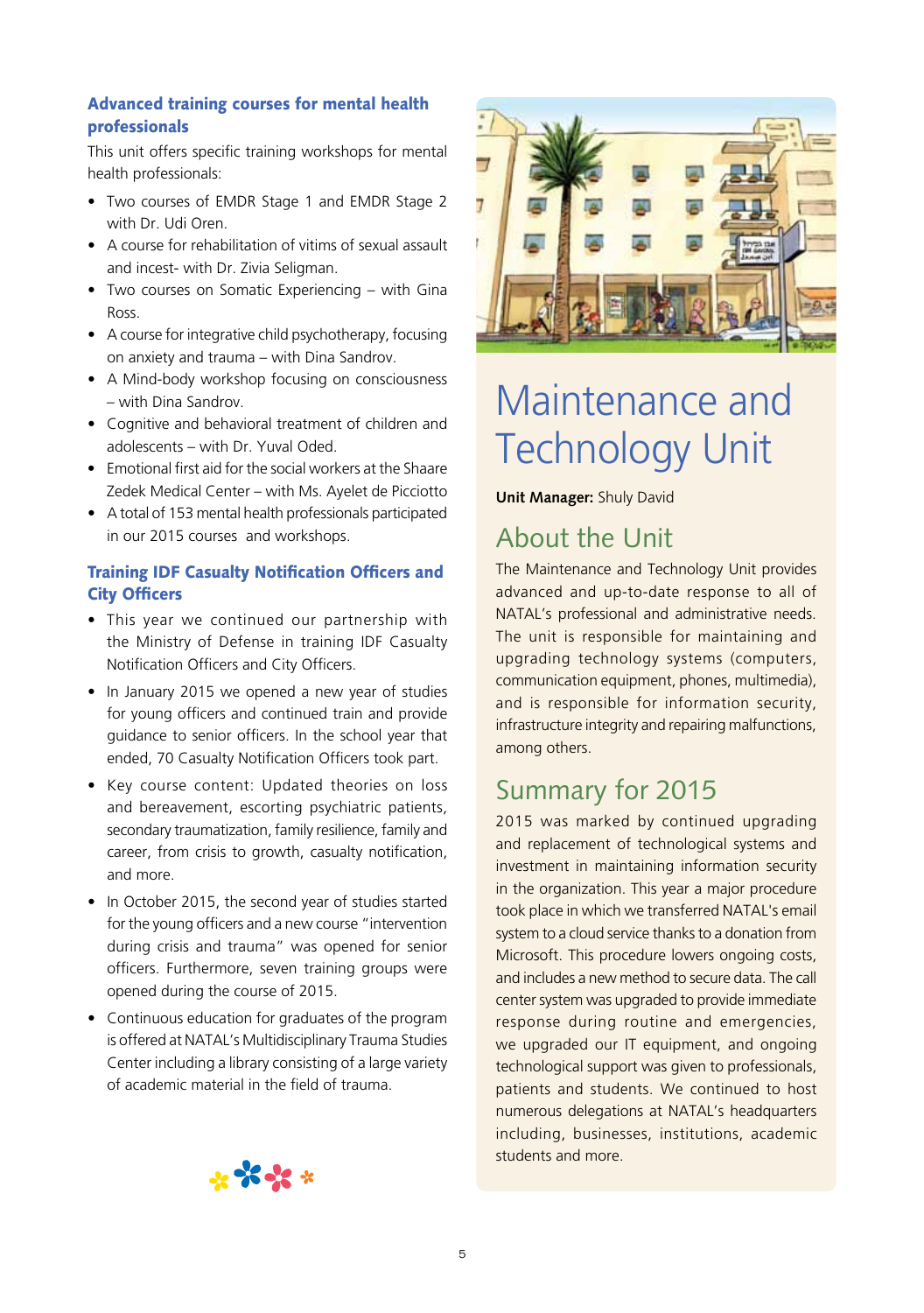# The Community Outreach Unit

#### **Unit Manager:** Yotam Dagan

**Deputy Director and replacement:** Dr. Tamar Lavi

**Unit's Objective:** To facilitate the creation of community resilience

**Staff:** Mental health professionals, organizational consultants, activity coordinators, students in training and volunteers

## About the Unit

Many members of Israeli society face post-traumatic symptoms following a lifetime of living under a security threat or direct exposure to terror and war. In addition, there are professionals, who must engage, every day, in activities such as search and rescue, working with and supporting bereaved families and more. NATAL's community staff attempts to reinforce resilience and psychological resources in local municipalities, educational facilities, health organizations and companies through: workshops, presentations, courses and seminars regarding trauma and anxiety and providing help in facing trauma and emergency.

The community services are provided on two levels. The first is training educational, community and mental



Resiliency building workshop for children followed by therapeutic intervention puppet show "Kuntz and the magic mirror"

health professionals to treat trauma and crisis through initial interventions as well as more extensive support and ongoing work. The second level includes working with groups and organizations that are exposed to trauma due to their line of work. These organizations receive organizational consultation and professional development for managerial teams in the private and public sector. In this framework, the members of the organization or the employees undergo a process of emotional ventilation and initial processing in order to normalize and recognize their post-traumatic responses, reinforce healing processes and locate those who may experience hardship in the future. In a group process, utilizing verbal and creative tools, the participants are able to identify their personal resources and coping style, while learning to preserve and cultivate them.

## Summary for 2015

• This year we worked on expanding the amount of people who overcome trauma while continuing to strengthen emergency preparedness and continue with ongoing treatment.

As part of the expansion of our activities we added a new Deputy Director to the team, Dr. Tamar Lavi.

- During the last quarter of 2015, much of our work was focused in Jerusalem and other areas which were affected by the latest wave of random terror attacks. During the outburst of violence in Jerusalem and its surroundings, the unit provided quick response to problems and urgent needs.
- The launch of "Safe Place", NATAL's Digital Educational Online Portal for resiliency and trauma prevention, was an incremental tool in providing immediate relief during emergencies, especially in schools around Jerusalem. We are currently building an online intervention lesson plan which can be used in classes as a central platform for relieving stress and anxiety.
- We expanded activities with the Israeli police in a series of workshops aimed at preventing professional burn-out and emotional fatigue amongst officers.
- We expanded our activities in the Arab sector by developing a partnership with the "Nur" trauma treatment center in Wadi Ara, in which we intend to collaborate on our work in Arab schools.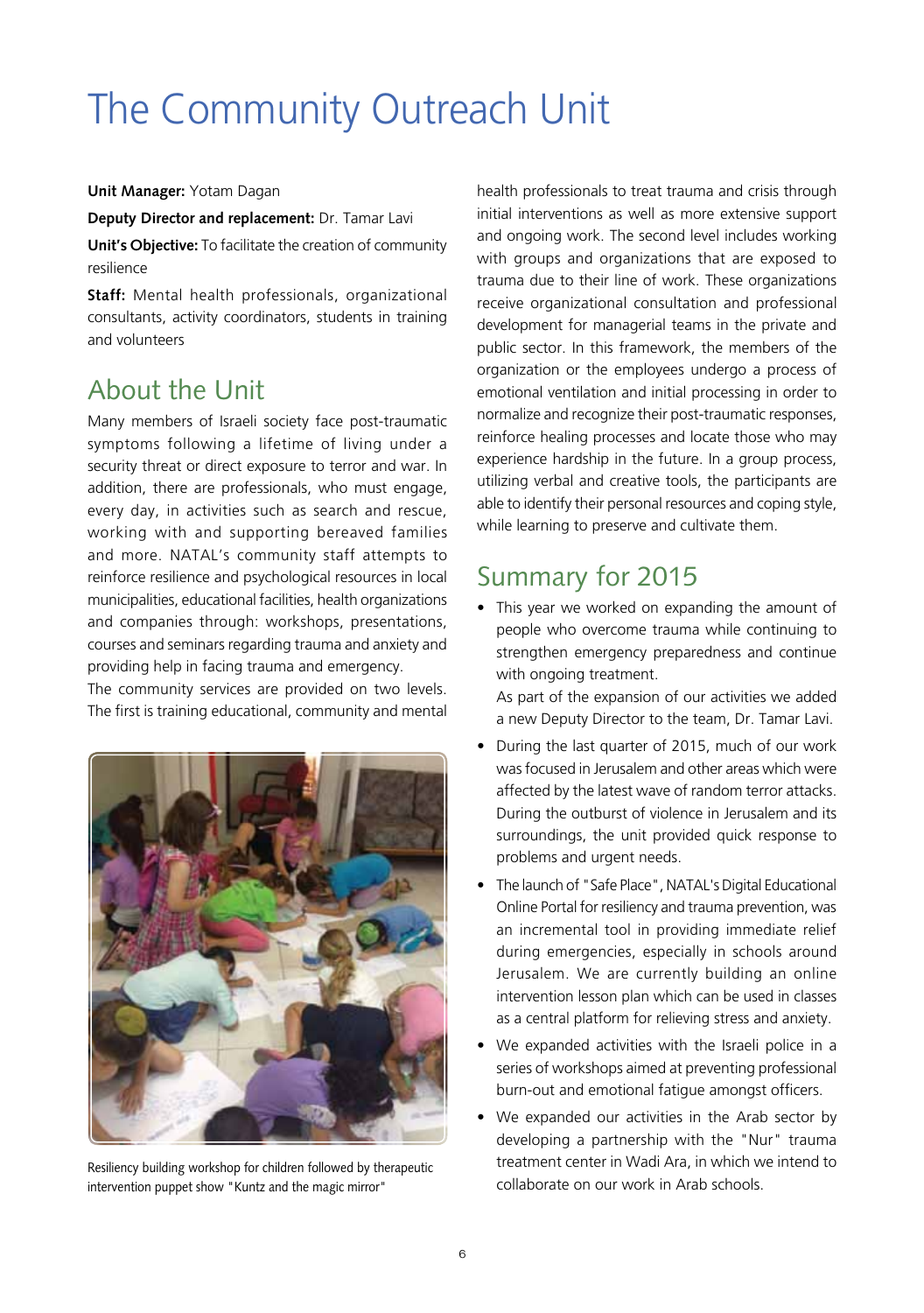### 2015 in numbers

The total number of recipients of our services this year amounted to 22,177 men, women and children. The total hours of emotional support, treatment and intervention to children and families was 11,722. In 2015 our unit saw an increase of 15% in total operating hours (in comparison to last year), an increase of over 35% in the number of recipients of treatment, and very significant increase in the number of those treated through our Mobile Unit. Special projects took place such as our programs providing support to: youth at risk at the "Beit Apple" boarding school (phototherapy,

yoga, training, playback theater), support groups for the wives of former Prisoners Of War, support groups for partners, and family members of wounded veterans, "Safe Place", and more.



## Social Therapeutic Club

#### **Unit Manager:** Hagit Buchbinder

**Objectives:** Providing emotional support and help through activities and social gatherings **Unit staff:** Deputy Manager, activity leaders

## About the unit

The Social Therapeutic Club serves as a safe, warm and supportive home for adults suffering from chronic trauma, as a result of direct or indirect exposure to terrorist attacks, war, loss and bereavement. The Club members are some of NATAL's most vulnerable service users, often experiencing social isolation, loneliness, problems with self-esteem and loss of basic skills, among other difficult issues. Housed in NATAL's Center in Tel Aviv, the Club has 2 art studios, a computer/exercise room, a library, a garden area and a communal kitchen in which members cook meals and eat together, as well as celebrate one another's birthdays and festivals.

The activities focus on improving areas of daily functioning such as concentration, preciseness



need it, to the club. Papier mâché created by Club members

and teamwork. In addition, these activities allow participants to express their imagination, their feelings, and their moods, as well as serving as a channel to convey their pain and anxiety. The activities include physical activity, in order to restore a sense of control, reflection and learn impulse control while also discharging stress. According to this rationale, the activities promote empowerment, expression, interpersonal communication and physical activity. The group activities take place in smaller settings, allowing members to raise issues and questions about themselves in order to improve their quality of life.

## 2015 in numbers

At the end of 2015, NATAL's Social Therapeutic Club was attended by 42 participants, 19 participants from the NATAL group, and 23 from the group sponsored by the Ministry of Social Security.

## Summary for 2015

During 2015 we continued to offer a variety of activities at the club with the aim of providng a home to those who suffer from acute and chronic trauma. Events took place to celebrate festivities including Purim, Rosh Hashanah and Passover and a unique flower arranging workshop took place. In addition we went on day trips to various and interesting destinations across Israel and held jewellery making workshops. In order to maximize our outreach, we focused much effort in recruiting new members who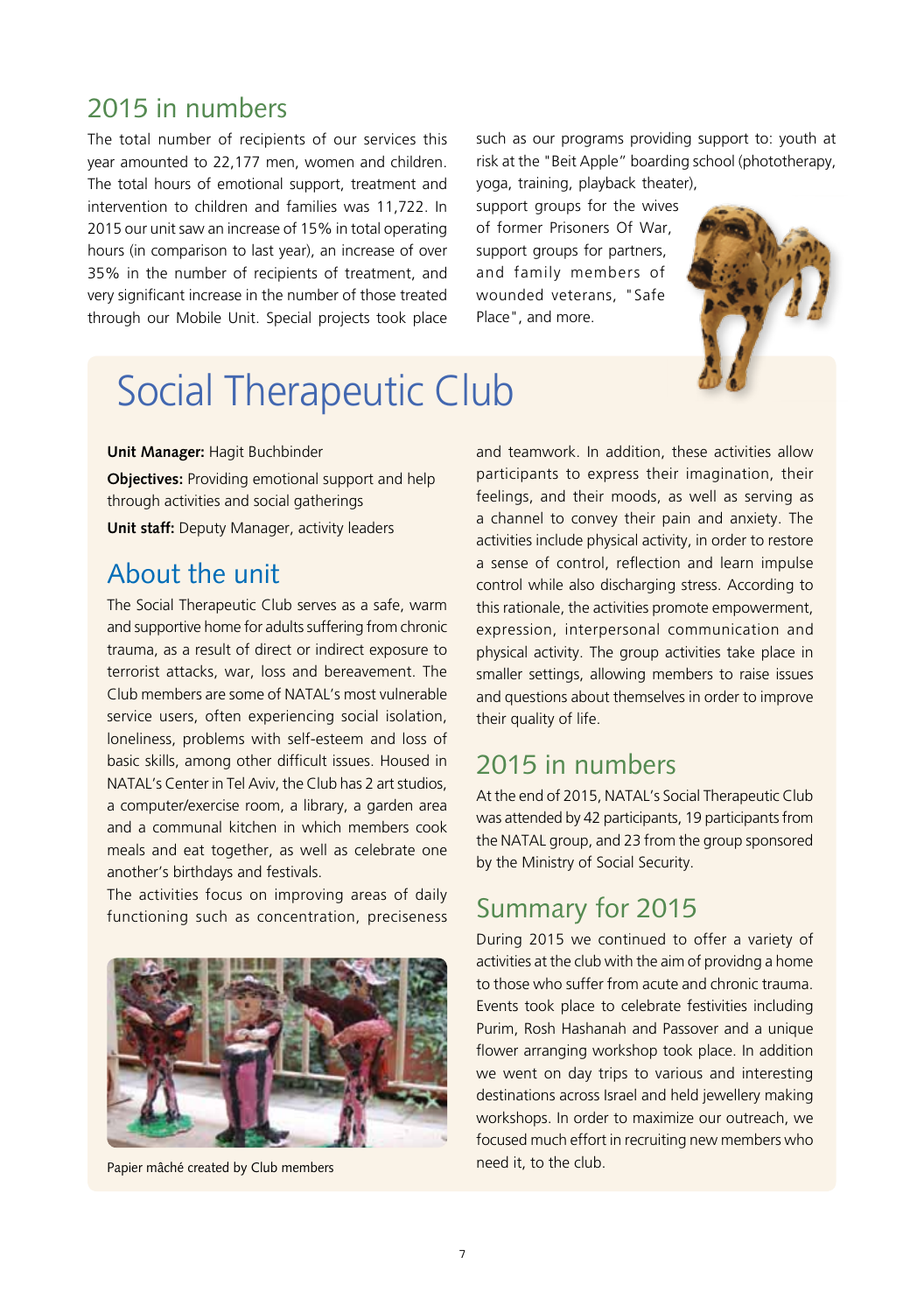## Human Resources Unit and Volunteer Network

**Unit Manager:** Sigal Adam

## About the Unit

The Human Resources Unit handles NATAL's employees and volunteers. This process begins with creating human resource policies, creating and organizing procedures, employee and volunteer selection, recruitment, and guidance. The process also includes handling employment contracts, salaries, employee rights and welfare, and termination of services.

## Summary for 2015

- Following "Operation Protective Edge" we created an emergency team within the administrative offices to provide support at the Helpline during emergencies providing specified training for the roles needed.
- Welfare: we provided team-building activities, festivities during Passover and Rosh Hashanah including the distribution of gifts. We continued to offer weekly yoga calsses to NATAL employees.
- Selection processes were carried out as well as the absorption of employees and volunteers for NATAL's various units.
- • We organized tours and lectures for the Social Therapeutic Club.

#### The value of volunteering

At the beginning of the year we held a tribute to volunteers including an interesting lecture by Yasmin Feingold, Israeli rowing champion who was injured and shared her touching recovery story. The event included the distribution of certificates and gifts.

The Helpline opened a new chat line course with a total of 18 participants and we continued with the international intern program in the International Relations and Resource Development department recruiting Englishspeaking volunteers to help raise awareness of the effect of trauma on the Israeli population. We recruited over 60 volunteers to help at NATAL's annual "Running in Color" event. In total 186 people volunteered at NATAL throughout the year.

#### "Running with Rami" running and walking group for veterans with PTSD

The Tel Aviv team consits of 25 participants and 8 volunteers and two volunteer coaches. The group practices weekly at Hayarkon Park in Tel Aviv. In 2015, two members of the group participated in a coaching course and some members of the group participated in races such as the Tiberias Marathon, Jerusalem Marathon, the Tel Aviv Marathon and more. The group participated in workshops and activities including yoga, cooking, bowling, movies and more.

The Jerusalem group consists of 19 participants, including two volunteers. They practice weekly at the Sacher Park. Avner Vinai, from the Community Outreach Unit guides the group together with two volunteer coaches from the Tel Aviv group. The Tel Aviv and Jerusalem groups sometimes practice together and participate in races together as they wish.

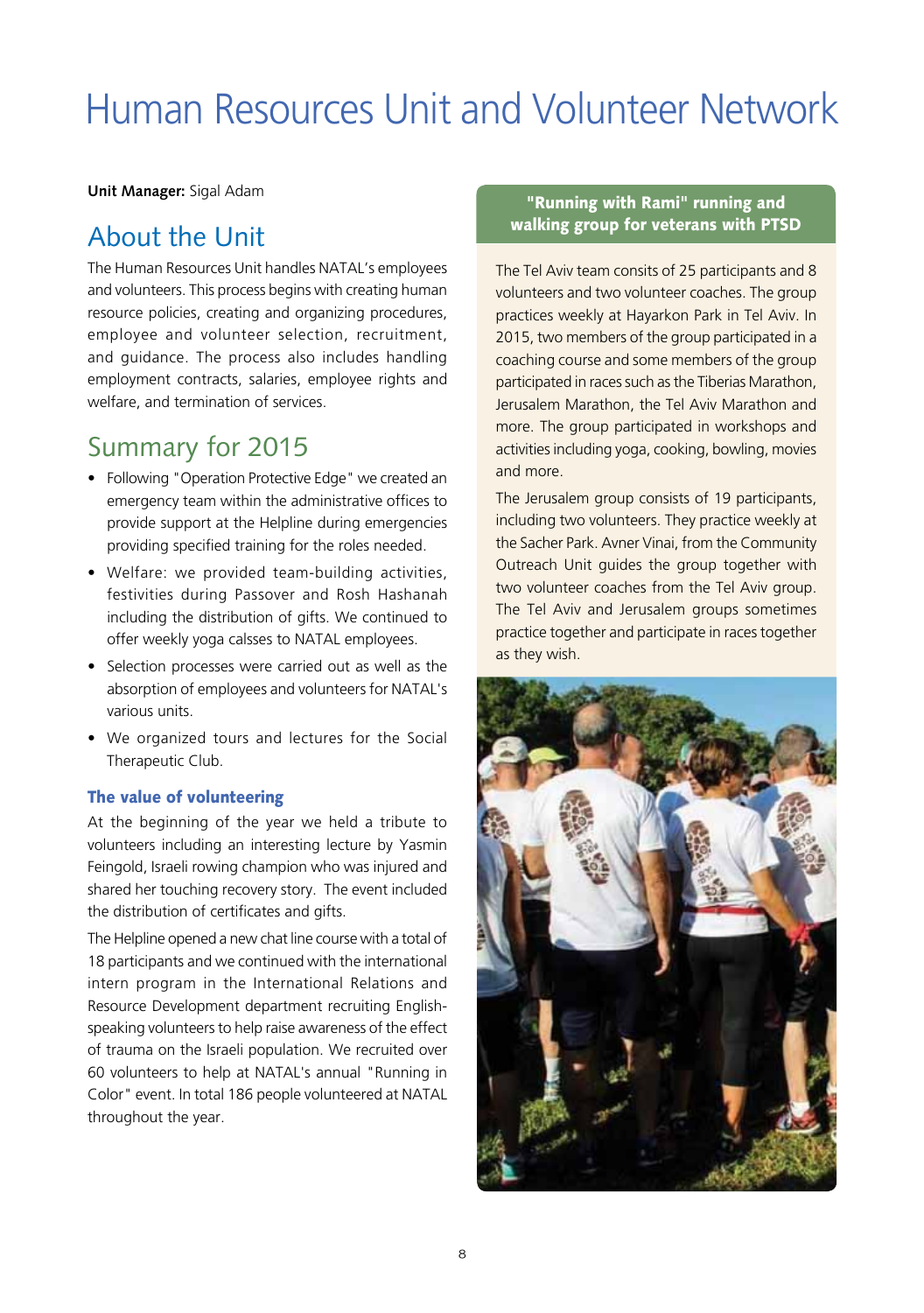## Research Unit

#### **Unit Manager:** Prof. Mark Gelkopf

**Unit's Objective:** To assess the effectiveness of NATAL's psychological services for the purposes of improvement and development in the field of trauma

**Team Members:** Unit Manager and Research Assistant

### About the Unit

NATAL's Research Unit gathers information and provides research and assessment services to all of NATAL's departments. This includes: ongoing assessment of the efficiency of treatments and interventions offered, research to examine the effects of living under a continuous state of war and terror on the mental health and well-being of different population groups in Israeli society; and to keep improving NATAL's work and deepen our understanding of the issues of trauma caused by terrorist attacks. The Research Unit strives to achieve high academic standards and is regularly published in professional academic literature.

## Summary for 2015

#### Clinical Unit

A new clinical questionnaire was introduced for elderly patients. Among the new indicators: post-traumatic growth, social support, action and acceptance (mental flexibility index), and symptoms related to bereavement. In addition, we wrote several research reports focusing on the veteran population indicating efficacy in reducing trauma symptoms and improving functioning.

#### **Helpline**

Following "Operation Protective Edge" an emergency call evaluation questionnaire was built for use in future emergencies.

#### Community Unit

We created questionnaires evaluating the unit's projects, including the puppet show and workshop in schools and training medical staff in hospitals. In addition, an evaluation model was built to evaulate the online "Safe Place" workshops. An article on "Safe Place" was written with the team for the book "South, North and everything in between" published by the Israeli Trauma Coalition. Ongoing work was carried out evaluating questionnaires

filled out by nurses in the resiliency workshops and research reports were written pointing out improvement in the efficiency of the nurses training workshop in providing help during emergencies.

#### Social Therapeutic Club

Activities were evaluated through questionnaires given to the club director and a reserach report was written based on the findings.

#### Testimonial Center

Ongoing assessment of the Testimonial Project through questionnaires. We continued to work on an academic paper based on recent data and began to prepare a questionnaire dealing with symptoms of loss and bereavement.

#### Resource Development

Research papers were prepared for reports submitted to foundations.

#### Reserach conducted during Operation Protective Edge

During the operation, the reserach department carried out a unique and wide-ranging research project dealing with emotional response during the war in real-time. During 2015, the data was analyzed and the initial results showed that, amongst other findings there were three patterns of emotional response during the war: resilience (72%), recovery (15%) and relapse (13%), and there were different response patterns for men and women. These findings are currently under publication through various scholarly articles, and are presented by the research unit in an international academic conference on the subject of stress and anxiety.

#### Academic papers

Article about emotional response in the elderly population exposed to rocket fire (Pelgi, Gelkopf and Berger) published in the journal of Psychiatry Research; Article about intervention in schools to reduce symptoms and know the other (Berger, Gelkopf, Heinberg and Zimbardo) published in the Journal of Educational Psychology; Article about soldiers participating in or witnessing acts of humiliation against the civilian population (Gelkopf, Berger and Roe) published in Peace and Conflict: Journal of Peace Psychology.



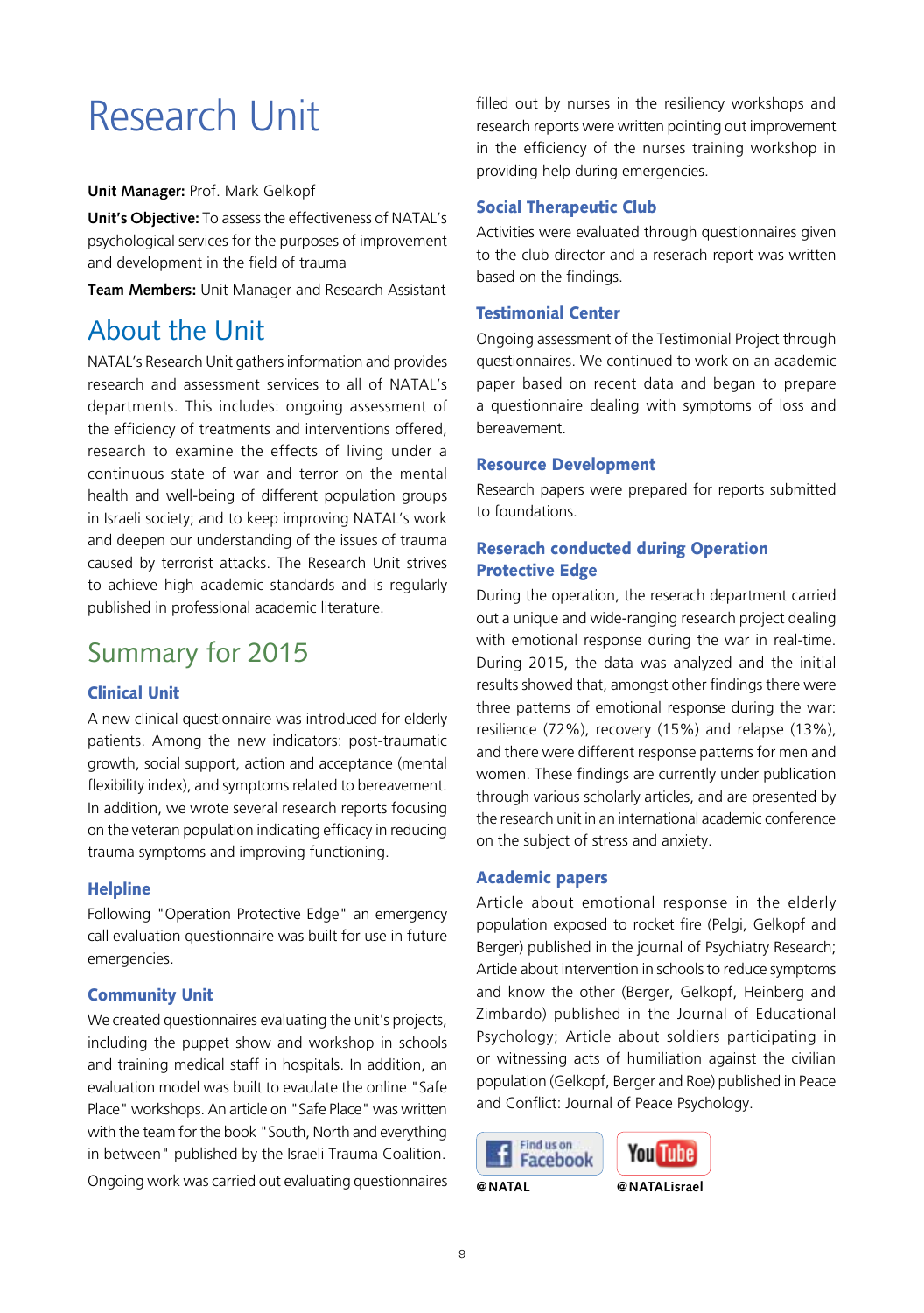# The Marketing and Publicity Unit

#### **Unit Manager:** Gali Dagan

**Unit Objective:** Raising awareness of Post-Trauma and creating legitimacy to receiving psychological assistance.

**Team Members:** Spokesperson, Digital Marketing Director, Production Coordinators

## About the Unit

One of the unit's objectives is to raise awareness of PTSD due to war and terrorism, in order to keep the needs of those suffering in the spotlight and help legitimize seeking psychological assistance. This includes planned publicity campaigns as well as creating a media buzz according to the demands of the hour. As well as TV, radio and newspapers, NATAL has an active online presence with a website, Facebook, Twitter and other social networks, in addition to publishing our own annual magazine, publicity events, conferences and joint projects with various national and international media outlets.

## Summary for 2015

#### Fundraising events and outreach

• The conference " After twenty years: commemorating Yitzhak Rabin" was held in cooperation with NATAL and the Holon Institute of Technology as part of an exhibition under the same title. The curator and editor of the conference was Professor Dana Arieli, and included Dr. Ilan Kutz, Prof. Rutu Modan, Prof. Rivka Tuval Mashiach, Dr. Naama Meiri-dan and more. The exhibition featured a book including an article written by Yotam Dagan, head of NATAL's Community Outreach Unit, on behalf of NATAL, and an article by Judith Yovel Recanati, Chairperson and Founder of NATAL, who is an art therapist by profession.

#### **Campaigns**

- National media campaigns were broadcasted on Memorial Day for victims of terror and war, and for the week approaching Yom Kippur. The campaigns were produced by respected Advertising Agency Shimoni-Finkelstein-Barki.
- • Campaign was launched marking one year since "Operation Protective Edge". It was broadcast on

#### Running in Color

NATALs annual "Running in Color" event took place for the third year at the Hayarkon Park in Tel Aviv and was attended by over 5,000 runners, including many families who came to support us. Altschuler Shaham, who have contributed to NATAL for many years provided us with the main sponsorship and donation, as well as Israel Discount Bank, The Yahel Foundation and Carasso **Motors** 



national television, newspapers and the internet and focused on the emotional scars following the trauma of terror and war-related events. The campaign targeted both veterans and the general population.

- A new Yom Kippur campaign was broadcast on the radio reaching out to IDF veterans from all wars and operations throughouot Israel's history. The radio broadcast made a direct appeal to veterans describing symptoms of PTSD and urging them to seek support if needed. The campaign was also broadcast on television, radio and the internet and was a success, resulting in numerous enquiries from veterans and their families to NATAL's Helpline. The campaign was launched in courtesy of Kobi Meidan and advertising agency Shimoni-Finkelstein-Barki.
- Poster campaigns were distributed on trucks and on them was written "trauma should be treated otherwise it will come back". The campaign lasted for two weeks in major cities including Jerusalem and Tel Aviv. This unique campaign received much attention and again, led those who need our help to contact NATAL.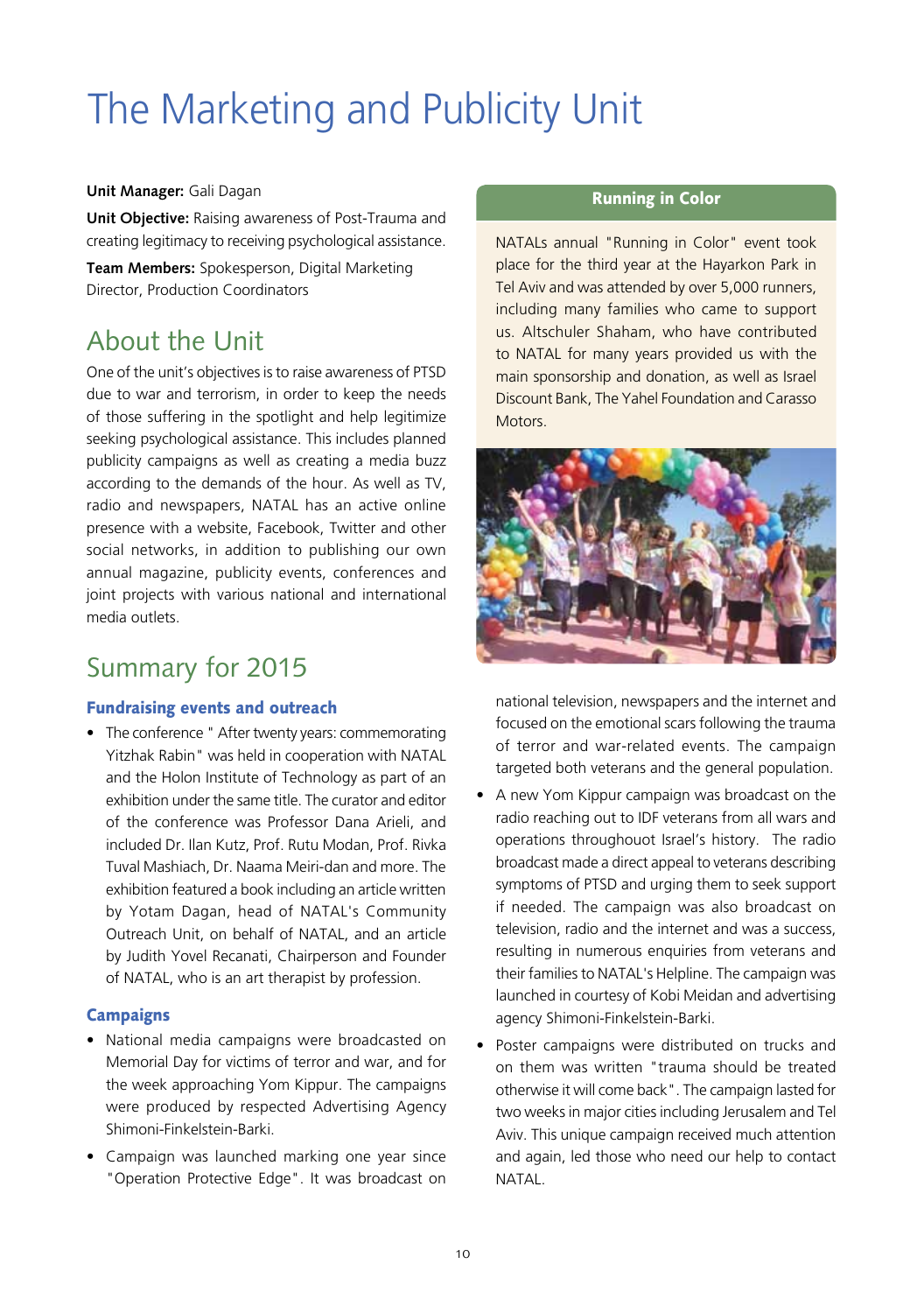#### Projects

- The 16th annual magazine "About Feelings" was published with a special focus on "Operation Protective Edge", the tremenduous pain of bereaved families of combatants, those who have lost friends, all those who are dealing with the consequences of war, both in body and mind. The edition included interviews with three bereaved fathers who lost their sons in battle, emergency staff of the Soroka Medical Center and IDF veterans struggling with post traumatic stress disorder who decided to go on a journey to the Himalayas when war started struck the country. This year again, we distributed over one million copies dispatched along with daily newspapers all across Israel.
- Therapeutic Intervention Puppet Show "Kuntz and the magic mirror" was approved by the Israeli Ministry of Education and held 56 performances to over 3,500 children combined with workshops led by the Community Outreach Unit.
- "Safe Place", NATAL's Digital Educational Online Portal for resiliency and trauma prevention, developed in collaboration with CET, Israel's Center for Educational Technology was launched following a successful pilot in schools across the country. Relevant content is regularly uploaded and developed to stay

#### Women's Event

This year the event hosted a panel of young women who chose to serve in combat units of the IDF and have taken part in major operations and units including paramedic units, the air force, "Karakal" combat unit and more. The panel was moderated by TV host Miki Haimovich and included renowned Israeli singer, Gali Atari.





Cover of the book "After twenty years: commemorating Yitzhak Rabin" featured at the conference

updated and relevant to the different grades and ages, and we are in the process of translating and adapting the platform to Arabic and English. This platform has also been approved by the Ministry of Education at the end of 2015.

#### Targeted outreach to IDF veterans

• As part of our outreach to veterans, we held informational events at universities with renowned war reporter, Itay Angel to attended by over 1,000 students.

#### Fundraising events

- National fundraising day of the Ministry of Education took place in January 2015. In this context, NATAL volunteers and employees toured schools around Israel and provided resiliency and informational workshops to over 40 schools.
- We participated in the "Heroic Family" campaign initiated by the "YOU" chainstore, and other chainstore fundraising campaigns.

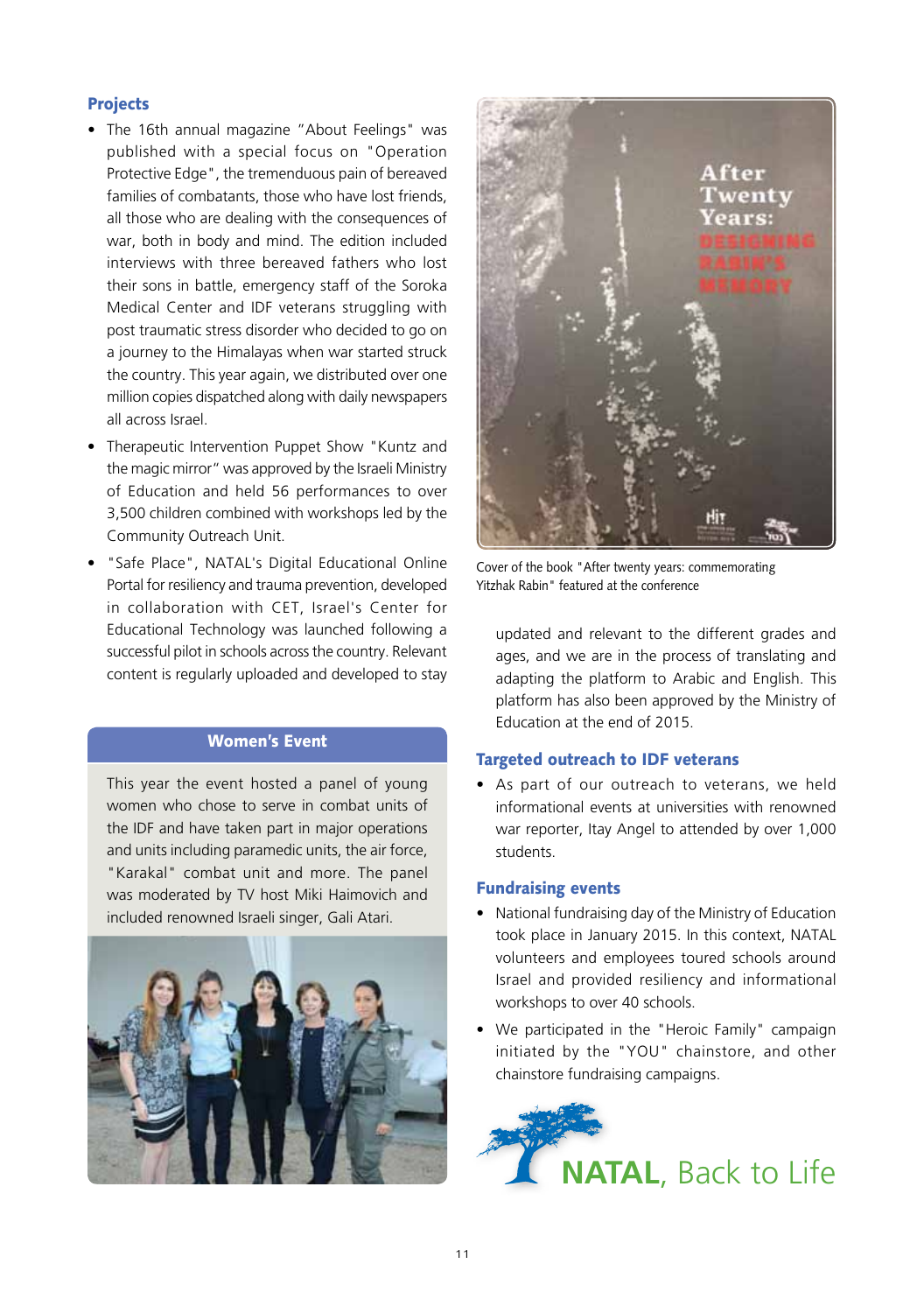## International Relations and Resource Development in Israel and Abroad

#### **Unit Manager:** Ifat Morad

**Unit's Objective:** Raising funds in Israel and abroad as well as developing donor relations in order to provide funding for NATAL's activities

**Unit Team:** Unit Manager, Project Managers, English and Hebrew speaking volunteers from Israel and abroad

### About the Unit

This unit's primary objective is to raise funds for NATAL's various activities as well as resource development from various sources as competition increases and the economy fluctuates. The aim is to create financial stability for the organization so that we can treat the maximum amount of sufferers of trauma in Israel in the best and fastest way possible. The unit also operates as a gateway to expanding NATAL's cooperation with various bodies internationally, from federations and foundations to academic institutions and other non-profit organizations working in the field of trauma.

In our activities abroad, the unit operates to advance NATAL's consulting services and to duplicate NATAL's therapeutic model in organizations abroad, while maintaining sensitivity and context that is relevant to the cultures and operating style abroad. A part of NATAL's mission is to be a part of a joint effort to develop treatments that will advance treatment of trauma, in



Orly Gal, Executive Director of NATAL with Dr. Ursula Ponder Lain, German Defense Minister

#### Volunteers from abroad

The unique volunteer program for English speaking volunteers operated for the sixth consecutive year. The vounteers serve as NATAL ambassadors when they return to their home countries in England, Australia and USA, and help us in raising awareness of NATAL's work. This year our volunteers helped us especially during the annual "Running in Color" event in which they raised awarness of the race and helped raise funds to assist children and youth.



Israel and abroad. For example, NATAL's unique Helpline model for treating trauma victims is now being adopted by US organization Wounded Warrior Project which was established to help US veterans returning from Afghanistan and Iraq.

### Summary for 2015 in the international arena

• Following "Operation Protective Edge", we had to expand our resources due to the high demand in the population that was exposed to trauma. In addition, the random and ongiong terror attacks that swept the country resulted in hundreds of new people turning to NATAL for help. Activities at NATAL grew and with it also the budget and the challenges to recruit funds. Our fundraising activities are large and diverse including applications to governmental agencies, foundations, businesses, private donors and through fundraising events.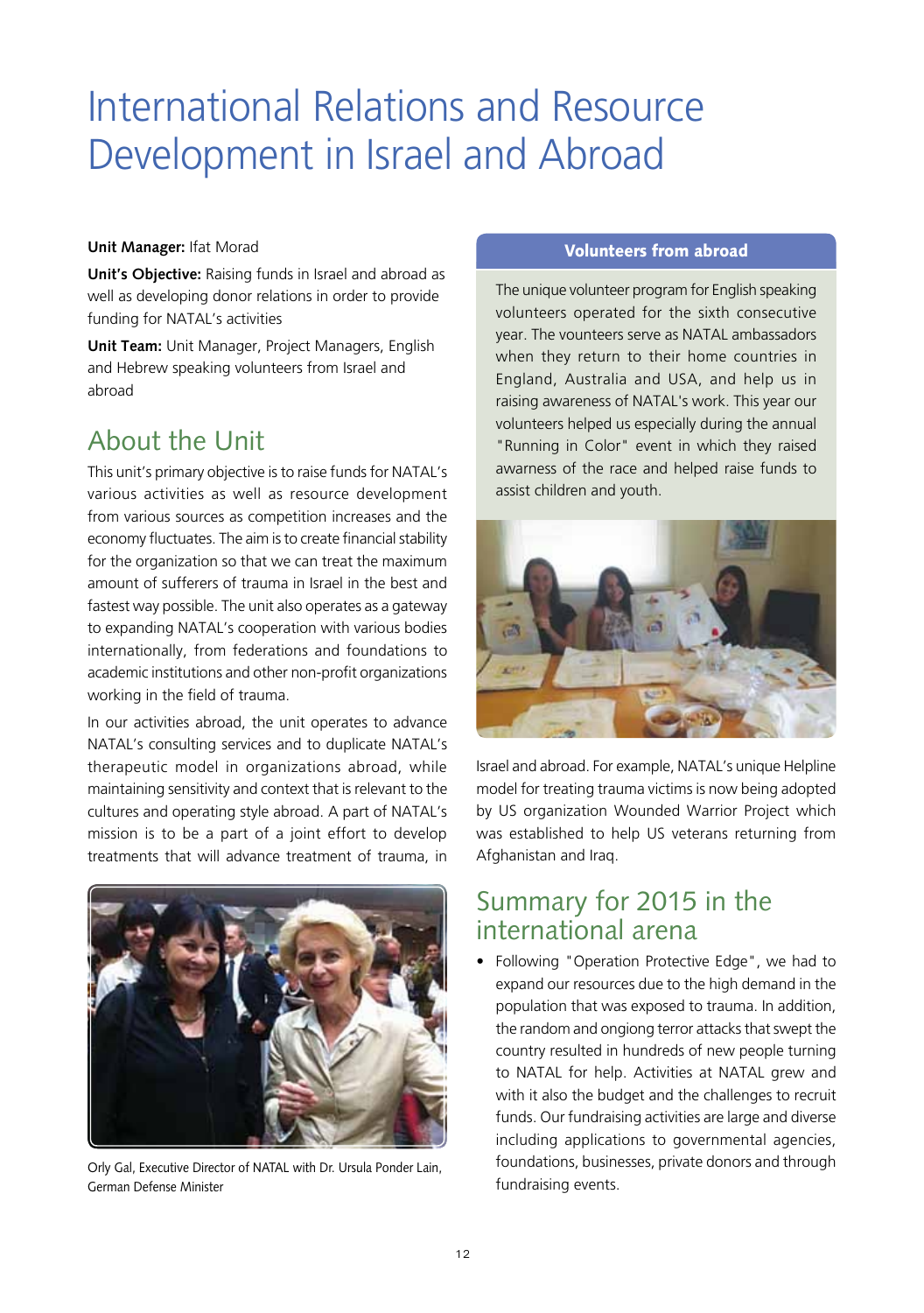- International knowledge exchange Each year, we organize activities to raise awareness of the importance of trauma care in Israel and abroad. This year dozens of groups and delegations visited NATAL, accounting for a strong platform to promote the subject of raising awareness of PTSD.
- To mark 50 years of diplomatic relations between Germany and Israel, NATAL participated in various events during the year and strengthened its warm ties with Germany.

#### Friends of NATAL

NATAL invests heavily in strengthening our ties with NATAL's Friends in Europe and the United States. It is important to note that in addition to donations NATAL receives from Israel and our friends in the US, UK and Switzerland, NATAL gets warm support from organizations and donors in Finland, Canada, Germany and more.

#### Visitors to NATAL

AIPAC groups, a group of mental health professionals from the US, Europe and Australia, representatives of federations and American Jewish communities, dialy parnters from the IDF, the police, the Ministry of Social Affairs, the Ministry of Health and others.



Participants of a "Masa" group visiting NATAL

## Finance Department

**Unit Manager:** Mina Yakar

**Unit's Objective:** Financial management of NATAL including updating and monitoring the overall budget, handling employee salaries, completing annual and quarterly financial reports for NATAL's Executive Committee, and monitoring project budgets.



Ceramic birds created by artist Irit Kaplan and sold in museums across Israel, all proceeds are donated to NATAL



#### Your donation can help change a life!

A very meaningful way to celebrate a birthday, anniversary, Bar/Bat Mitzvah, graduation or wedding, or to commemorate a loved one is through a special donation. Your generosity will help give a brighter future to thousands of Israelis in need. For more information please contact info@afnatal.org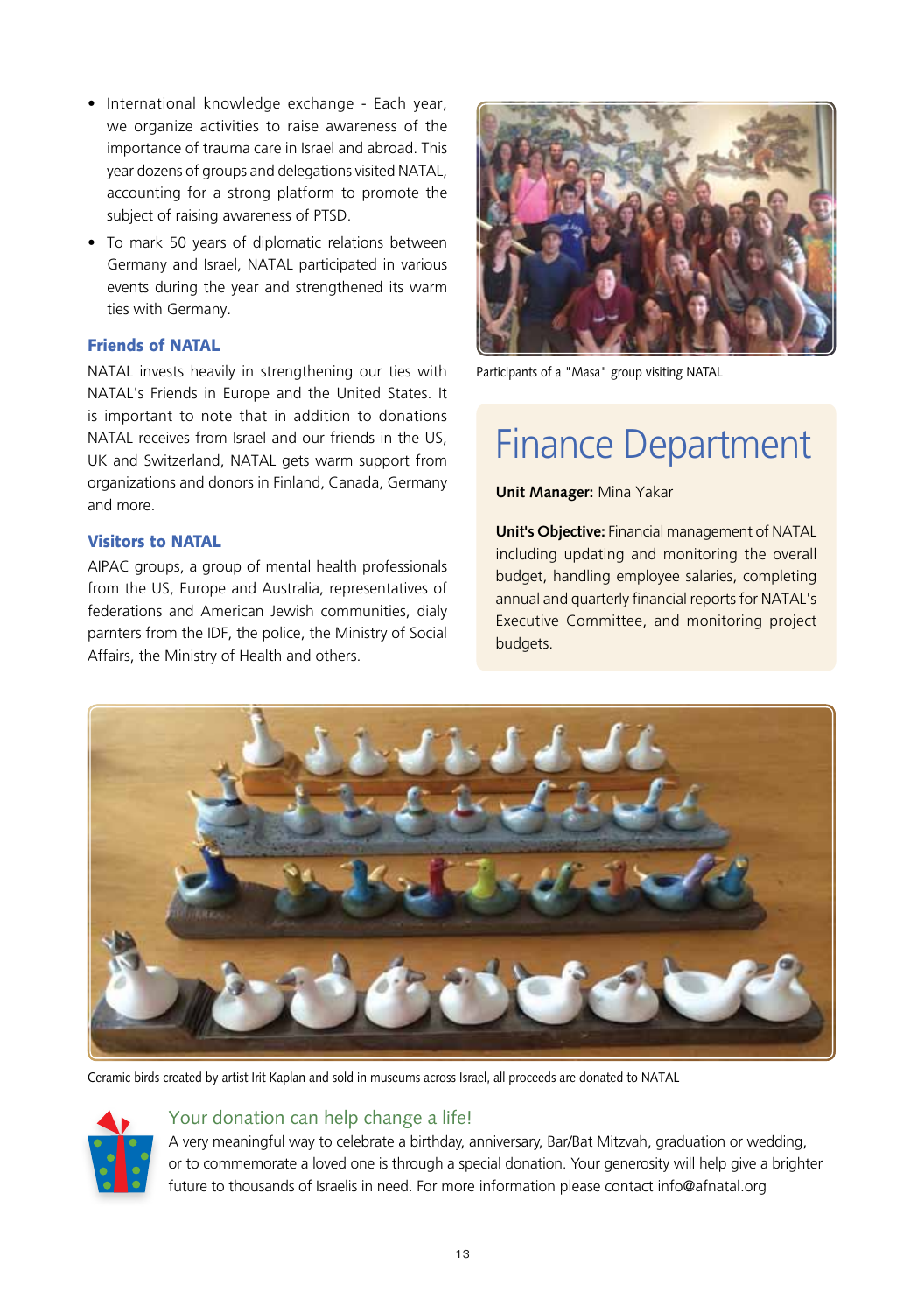## Professional and In-Kind Support

NATAL is able to carry out its mission thanks to the support of hundreds of individuals, foundations and corporations. We cherish all of them and would like to express our gratitude especially to the following donors for their support of NATAL during 2015.

#### Thank you to all the companies and businesses that donate from their resources, enabling NATAL to continue in its mission

Appleseeds Academy Ariel and Adiel Event Attractions Ben Horin Alexandrovitz - Strategy, Communication & Crisis Management Brandman Research Calcalist Newspaper Campus Siim - Sport and Movement Channel 1 Channel 10 Channel 2 Channel 2 Reshet & Keshet Channel 24 Comodor CTV Debby Communications D.J. Itay Galo Eden Springs Electra Fedex Gabay Lighting and Amplications Ltd. Galatz - IDF Radio Gestetner Globes Newspaper Google, Israel Ha'aretz Newspaper Halochem (Combat) Newspaper Hertz Car Rental Heseg House Idit and Savyon Cookies Ifat Communications Israel Hayom Newspaper Israel Railways Kol Israel Radio KPMG Somekh Chaikin Accountants Lilit Cosmetics L'Isha Magazine Local and National Broadcasting **Networks** M. Alshtein Construction Ltd. Ma'ariv Newspaper Makor Rishon Newspaper M.B.A - Mobile Billboard Advertising Meccineta Mega Retailers Microsoft, Ltd.

Ministry of Health Morag Catering Group Nana 10 NRG ONE On-life Women's Site Photo Linof Publishing House of Shimoni Finkelstein Barky Radio Stations 103FM, 104.5FM, 99ECO FM Rami Levy Grocery Chain Recanati Winery Recanati, Rafi - Insurance RoundUp Saloona Women's Site Si Espresso Strauss-Elite Super Print Super Push Tandemwise Tapuz Forum Team 3 Security TeenK Tesher The Marker Newspaper **Transtitles** Twenty Three Group - Yossi Tsarfati, CEO Walla! **WATCHITOO** Y&R Advertising Group Yediot Ahronot Newspaper Yehoshua Parks YES Cable Television Ynet News Yossi Avraham Law Office YOU Club

#### Thank you for your cooperation

Bank Leumi Bar Ilan University Barzilai Medical Center

**Thank you to all the organizations and governmental bodies who chose NATAL as a partner** Aardvark Organization AMCHA Organization Aminadav Organization Ariel University Ashdod University Awake At Night Organization

Bat Ami Organization Be'er Sheva Municipality Beit Apple Youth Village Beit Dagan Municipality Ben Gurion University Bituach Leumi Bnei Shimon Regional Council Brothers for Life Organization Career Israel Carmel Medical Center Elad Municipality Embassy of the Federal Republic of Germany in Israel Embassy of the United States Eran Organization for Emotional First Aid Eshel Hanasi Youth Village Eshkol Regional Council Givatayim Municipality Hadassah Medical Center Hadera Municipality Haifa Municipality Hof Ashkelon Regional Council i24news IDF Bereavement and Casualty Notification Officers IDF Combat Fitness IDF Disabled Veterans Association "I was there" film workshops, Ben Patton Intel Israel Airport Authority Israel Police Israel Scouts Israel Trauma Coalition Jewish Agency for Israel Kaplan Medical Center Kiah - Alliance Israelite Universelle Kryat Gat Municipality Kryat Malachi Municipality Mahut Mashabim Meuhedet Health Insurance MindCET (Matach) Center for Educational **Technology** Ministry of Defense Ministry of Education Ministry of Welfare Mouthers of Wounded Soldiers Circle Multidisciplinary Center Herzylia Na'amat Organization Netivot Municipality New York University - Tel Aviv Campus NPTech

Ofakim Municipality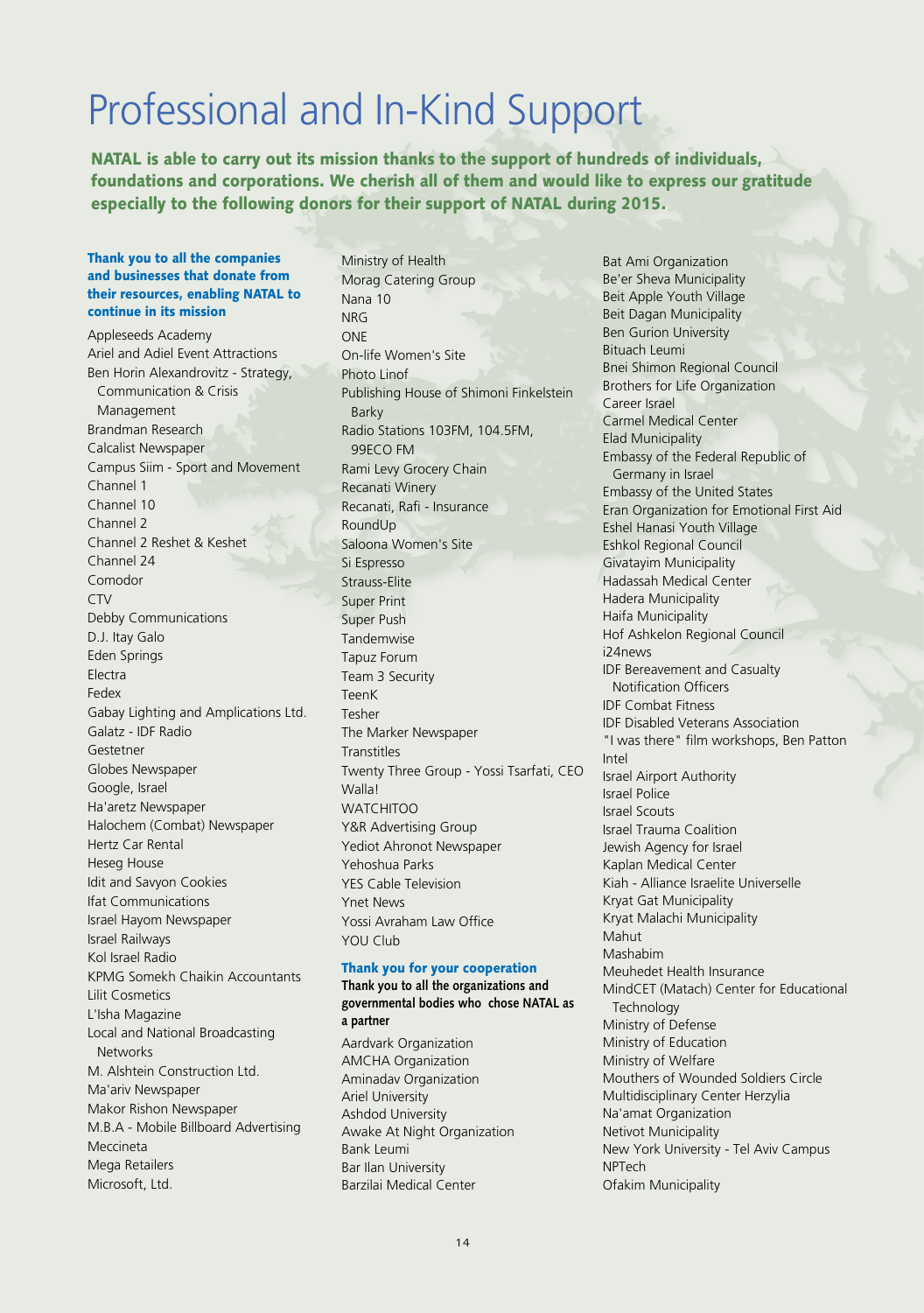Poria Medical Center Rahat Municipality Rambam Medical Center Regional Council of Hevel-Yavne Resiliency Centers: Sderot, Hof Ashkelon, Sdot Negev, Eshkol Resisim Organization Reuth Medical Center Ruach Tova Sapir College Sderot Municipality Sdot Negev Regional Council Shazar High School Bat Yam Shlomit Organization Soroka Medical Center Tel Aviv-Yafo Municipality - Department of Sports and Public Outreach Tel Aviv Museum Tel Hai College Tel HaShomer Medical Center Terror Victims Association United Hatzalah University of Tel Aviv Volunteering in Israel Yahad Organization Yavne Municipality Young Judea ZAK"A

#### Thank to all the public figures, artists, professionals and friends that helped us to raise awareness and advance the cause of NATAL

Amos Be'er Anal Blumentel Aviv Hofi Dafna Lustig Dani Brosoveny Didi Harari - TV and Radio host Eran Yardeni - Photographer Irit Bashan Irit Kaplan - Artist Itai Anghel - War Correspondent Keren Poleg - MemoClip Kobi Meidan Lilian Photo Michael Aloni - Actor Miki Haimovich - Television Presenter Mimi Ziv - Artist Moshe Shai Nadav Meyerson - Kickboxing Instructor/Personal Trainer Nine Lives Band Nir Dvori - Channel 2 War Correspondent Nitza Hozez Oded Ben Ami Ofir Azuri Consultation Team Orly Hoffman-Bar - Studio One Size Roni Dotan Rotem Abuhab - Actor and Writer Samuel Moaz - Director

Tal Pockard Tsalel Tzvika Komei Uriel Sinai - Photographer Vered Shamir Yaakov Bachrach Yael Dan - Radio Broadcaster Yossi Tzveker Yuval Hetz Yuval Nadal Victor Tatchuk Ziv Koren - Photojournalist Zev Yanai Ziv Yanai

#### Organizations & private donors that donated 5,000 nis or more

Eden Water Eliyahu Cohen B.T.C Center for Business Transport, ltd. Bank Leumi Diplomat Group Duek, Roni Foundation in the name of Haviva Shasha z"l Gandyr Israel Financial Holdings Ltd Haim Dvir Advisers Harel Insurance Investments & Financial Services Ltd Isracard Ltd. Kaplan, Irit & Yoav Kratz, Tehiya & Ya'akov Meitav Dash Ltd Microsoft Israel Ministry of Health N.R. Spuntech Industries Ltd. Hapoalim in the Community Prato, Suzi & David Recanati, Leni Recanati, Udi Sella Capital Investments Ltd Sharabani, Yasmi & Ezra Stein, Phillip The Israel Foundation for the Advancement of Man Yovel Recanati, Judith

#### **Donated to NATAL's 2015 "Running in Color" event**

Altshuler Shaham Investment House Amot Investments Ltd. Bar Natan, Yosef - Trustee of the late Jacob Miachor Fund Carasso Motors Ltd. Israel Discount Bank Ltd. KPMG Somech Haikin Accountants Migdal Insurance Group Ltd. Municipality of Tel Aviv - Sports and Recreation The Azrieli Foundation Yahel Foundation